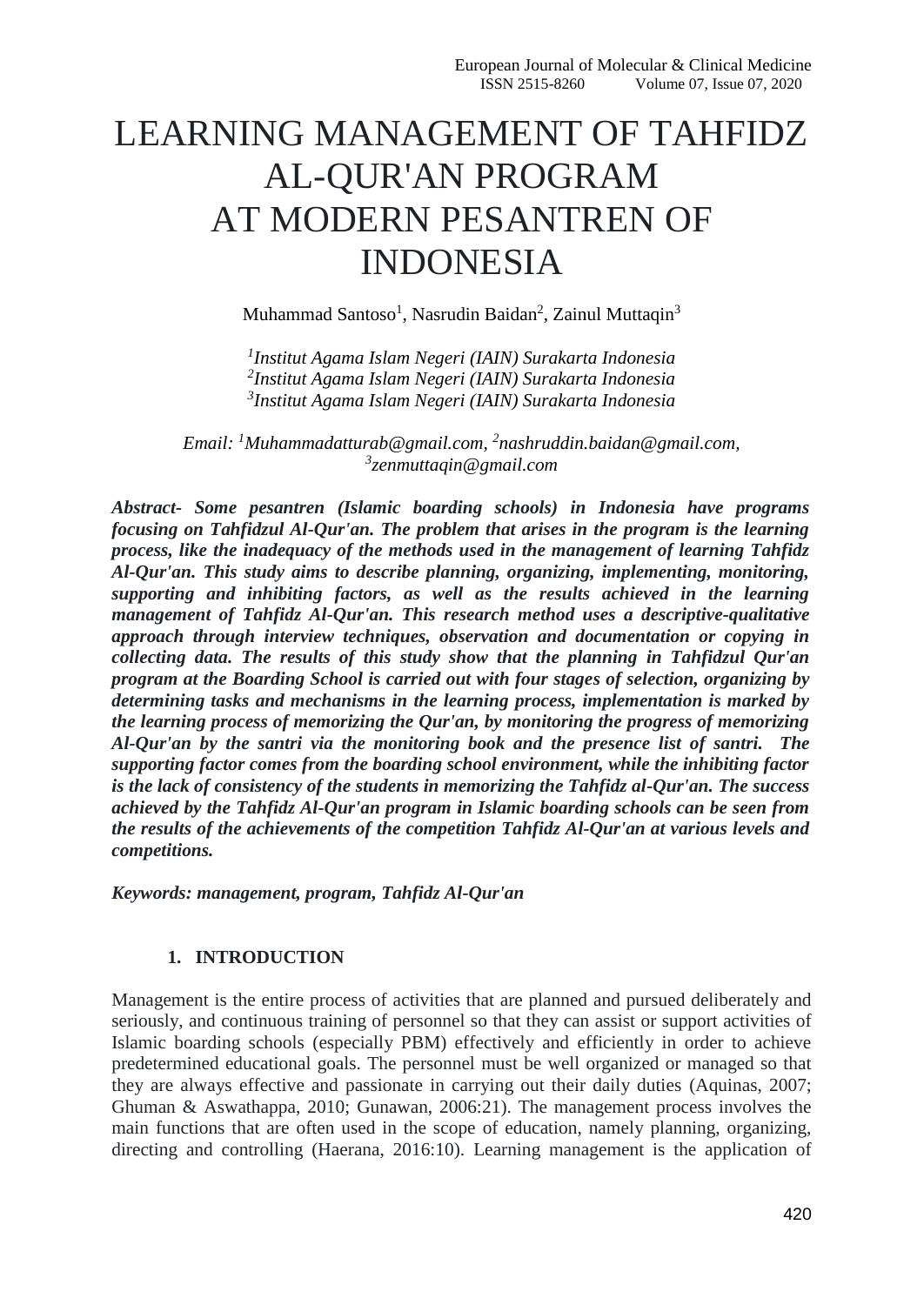management in the learning process by using a human resource management approach and utilizing it to achieve the learning objectives that have been formulated.

Etymologically, pesantren comes from the word santri, namely someone who studies Islam. So, the pesantren means a place for people to gather to study Islam (Khori, 2017:136). The Islamic Boarding School of Tahfidzul Qur'an is a form of religious institution that has characteristics in specializing its learning in the field of Tahfidzul or memorizing Qur'an. In Indonesia, the management is carried out by the Kyai (scholar) as the main career. The target is that the students can memorize the entire verses of the Koran properly and correctly, as well as to be able to keep their memorization. The weight of the program Tahfidz that has to be faced by students requires them to be able to maintain concentration and be full of patience in memorizing the verses of the Qur'an (Lutfy, 2013:159).

Based on statistical data from the Directorate General of Islamic Institutions, the Ministry of Religion of the Republic of Indonesia in 2001 there were 11,312 Islamic boarding schools with 2,737,805 students. Then in 2005 the number of pesantren again increased to 14,798 with a total of 3,464,334 santri. Meanwhile, based on information from the Data, Information System, and Public Relations Section of the Secretariat of the Directorate General of Islamic Education of the Ministry of Religion, in 2016 there were 28,194 Islamic boarding schools scattered both in urban and rural areas with 4,290,626 students, all of them were private [\(https://ditpdpontren.kemenag.go.id/pdpp/statistics\)](https://ditpdpontren.kemenag.go.id/pdpp/statistics). Data from the Ministry of Religion currently shows that there are 26,971 pesantren in Indonesia. In addition, showing the level of diversity, orientation of pesantren leaders and independence of Kyai, this number reinforces the argument that pesantren are private educational institutions that are very independent and are actually community-based educational practices [\(https://gg.gg/lzfg5\)](https://gg.gg/lzfg5)

Number of Al-Qur'an reciters in Indonesia reached 30 thousand people, exceeding Saudi Arabia by 6000 people. Of course this number will continue to increase over time, especially since the spread of Islamic boarding schools or the institutions is Tahfidzul Qur'an increasingly mushrooming today. The memorizer of the Koran must always remember one thing is that memorizing the Koran means having a commitment to live with the Qur'an. This commitment may exceed our commitment to life with our partners because memorizing activities will never be complete. In addition, after the memorization of 30 juz has been deposited, there will be tasks that a Qur'an memorizer will continue to do throughout his life  $(htips://gg.gg/lzh66)$ .

Modern Islamic boarding schools that have the Tahfidzul al-Qur'an program use the Boarding School as a system based on fostering aqidah, morals, and practical worship as well as a competency-based curriculum in the nuances of the Islamic Boarding School Tahfidzul Al-Qur'an. One of the shortcomings found was that the learning process was Tahfidz not optimal.

From preliminary studies at several Modern Islamic Boarding Schools, the problems were found in the learning process, namely in providing learning methods that exist in Islamic schools but not yet in accordance with the abilities of the students. One of the memorization methods Tahfidz that is applied is the Cordoba method, which is a memorization process that is repeated in 3 hours and 1 page. When using the Cordoba method, some children feel bored memorizing and find it difficult to absorb their memorization because the set amount of time for 3 hours makes the students feel annoyed and bored, and this method of memorizing deposits is carried out once every 2 days to the ustadz (instructor) of the Tahfidz section.

The Cordoba method has not been maximally used inlearning Tahfidz. As for using the usual method of one sheet a day and by memorizing after the evening prayer. When students are given a method like this per sheet per day it creates obstacles for the students with many reasons not being able to memorize because they are divided by their time at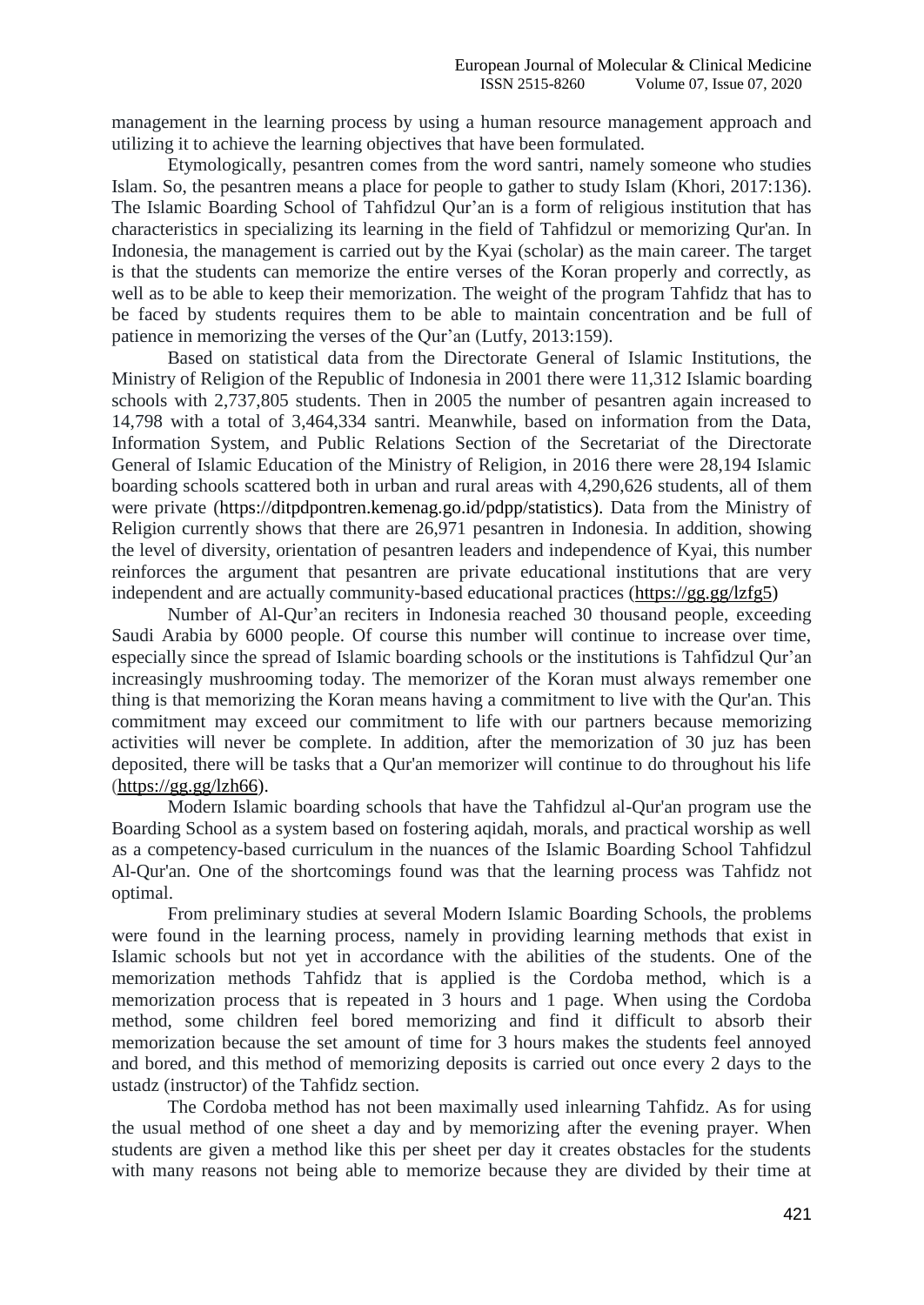school activities and also because of the fact that the memorization process is carried out together in the musholla (praying site), making the students less concentrated in learning. memorize large numbers and gather. When tried using the listening method or simaan with peers by memorizing with movements and memorizing in nature or outside planted with colleagues who are listening and one is a deposit to their friends. By trying such a method, children can memorize quickly and successfully until they memorize 5 juz from the previous number by memorizing 1 juz (chapter) (Kamal, 2017).

On Tahfidz Al-Qur'an program of Islamic boarding schools, learning Tahfidz contains a system that prioritizes the Talaqqi, Tahsin, Makhorijul Surat, and Mujawwad systems. The emphasis is used as a benchmark for students to continue to memorize the Tahfidz next. The system is an initial step in learning prior to Tahfidz it must be well versed in advance in reading, recitation, his makhorijul huruf (pronunciation), etc. (Susianti, 2016). In learning Tahfidz, the students are divided into two groups, namely;

First is the preparation group (matriculation) before entering Tahfidz (pre- Tahfidz). This group conducted learning to read the Koran first with the Talaqqi, Tahsin, Makhorijul Huruf, and Mujawwad systems. Second is the program of Tahfidz group. This group has been able to read the Koran fluently with these three systems so that it is included in the category of Tahfidz. The next learning model is the model muraja'ah (repeating) and just smoothing it out. The obstacles faced by the students when the process of depositing memorization to the ustadz (instructor) were the large amount of deposits and the limited number of ustadz so that the students had to queue. Sometimes the Ustadz of special tester of Tahfidz is single person. The ideal ratio of the number of teaching staff ustadz/ustadzah to students is 1:10. This means that one ustadz teaches ten students. So, there will be no lags when the instructor / caregiver guides (Fatmawati, 2019).

Based on the above phenomena, so far there have been problems that have occurred in Islamic boarding schools, namely how to plan, organize, implement, and supervise, as well as what are the supporting and inhibiting factors, as well as the results achieved in the learning management of the program at the Islamic boarding school. Tahfidz Al-Qur'an pesantren in Indonesia.

# **2. LITERATURE REVIEW**

Pondok pesantren (Islamic Boarding School) comes from two words, namely "pondok and pesantren". Pondok comes from the Arabic "Funduq" which means a place to stay, or hostel. Meanwhile, pesantren comes from the Tamil language, from the word santri, which means the prosecutors of knowledge. Etymologically, the term pondok pesantren is a traditional Islamic educational institution to study, understand, deepen, appreciate and practice Islamic teachings by emphasizing the importance of religious morals as guidelines for daily behavior (Zulhimma, 2013: 166).

Ahmad said that pesantren comes from the word santri, namely someone who studies Islam so that the pesantren means a place for people to gather to study Islam (Ahmad, 2017: 136). The general goal of Islamic boarding schools is to foster citizens to have a Muslim personality in accordance with the teachings of the Islamic religion and to instill a sense of religion in all aspects of their lives and make them useful people for religion, society and the state (Mutohar & Anam, 2016:186). Boarding, mosque, santri, teaching classical Islamic books and Kyai are the five basic elements of the pesantren tradition. This means that a recitation institute that has developed to have these five elements changes its status to become a pesantren. Throughout Indonesia, people usually distinguish pesantren classes into three groups, namely small, medium, and large pesantren (Dhofier, 2011:79).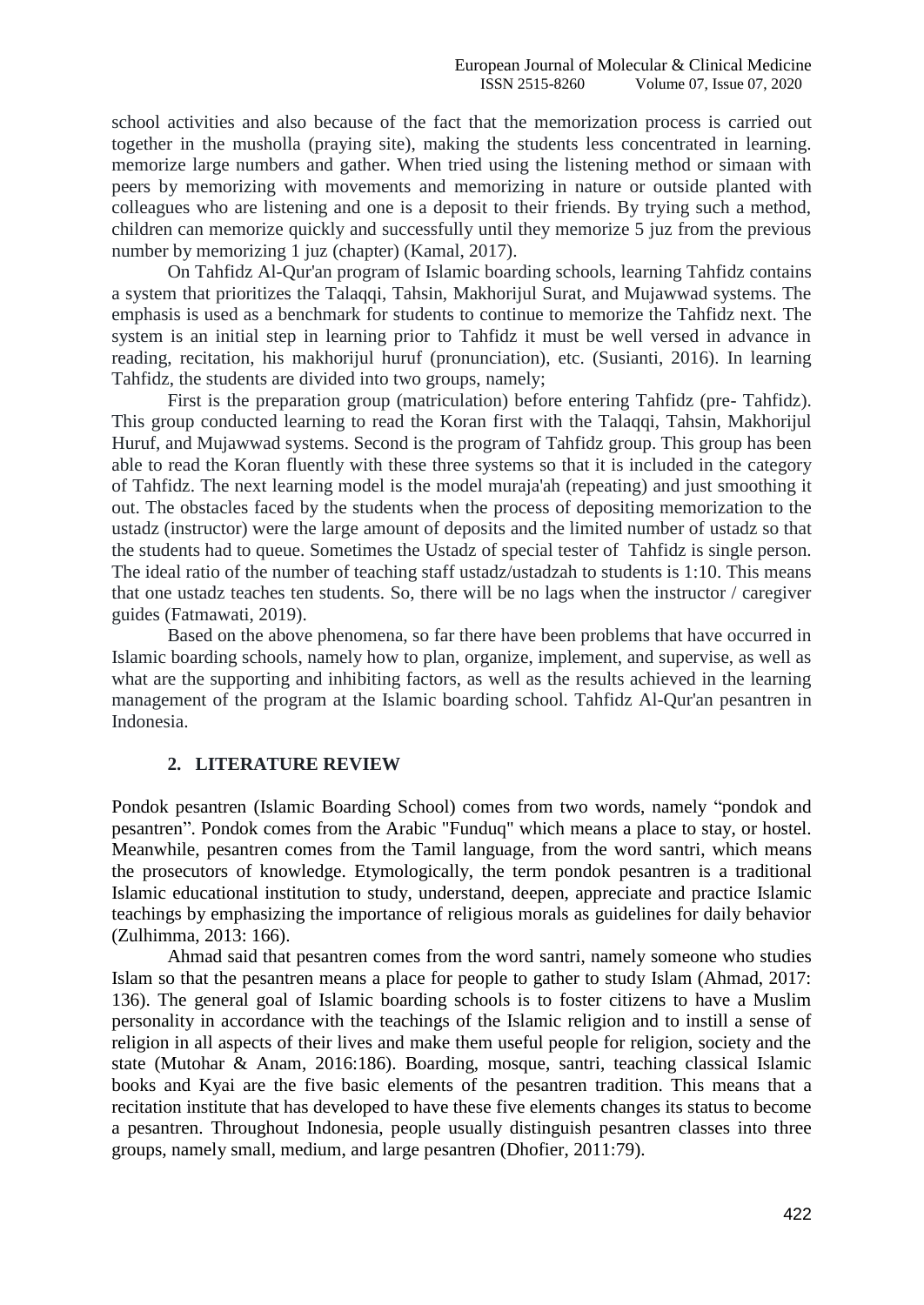Management is a typical process consisting of actions in the form of planning, organizing, mobilizing and controlling which are carried out to determine and achieve human goals and other sources. It can also be emphasized that management is: the process of coordinating and integrating all resources to achieve the stated goals (Aquinas, 2007; Jahari & Syarbini, 2013:2).

Learning is a process in which a person's environment is deliberately managed to allow learning to occur in the learner. Learning is a process that is carried out systemically where each component influences each other. Learning is an implicit process which consists of selecting, determining and developing methods to achieve the desired learning outcomes(de Houwer et al., 2013; Daniels et al., 1994). Learning is a combination composed of human elements, materials, facilities, equipment and procedures that influence each other to achieve learning objectives. Humans are involved in the teaching system consisting of students, teachers, and other personnel (Hamalik, 2013:57).

To learn management is all the efforts made in managing learning in the classroom and the teacher as a manager in the classroom has activities including planning, implementing and evaluating the learning outcomes that they manage (Haerana, 2016:24).

## *2.1 The Planning of Learning*

Learning is a system that aims to assist the student learning process, which contains a series of events designed, arranged, in such a way as to support and influence the internal student learning process (Gagne, 2011). Planning is basically an activity process that prepares systematically the activities that will be carried out to achieve certain goals. As a management function, planning has a very important and major role, even the first among other management functions. So important is a plan that it is said that when planning has been completed and carried out correctly, in fact most of the work has been completed (Boddy, 2011; Kurniadin, 2016:139). Learning planning is formulated and then implemented by both teachers and students in the learning process to achieve certain goals.

## *2.2 The Organizing of Learning*

Organizing is a management function that is closely related to planning and is a dynamic process, while organization is a static tool or container. Organizing is determining the work to be done, grouping tasks and distributing work to each employee, assigning departments (subsystems) and determining relationships (Brewer, 2010; Badrudin, 2013:111).

## *2.3 The Actuating of Learning*

In Indonesian Dictionary, Poerwadarminta argues that an implementer is a person who works or carries out a plan that has been prepared. Meanwhile, implementation is a matter (deed, effort), implementing the design (Haerana, 2016:45). The implementation of learning is working on the design of what has been made and planned in a program. The implementation here is that an educator makes a design or program and then implements it according to what is planned and from this implementation the results of a program that has been implemented by a student (Boddy, 2011).

#### *2.4 The Learning Evaluation*

Evaluation is an activity to obtain certainty about the implementation of a program or work / activity that is being or has been carried out in accordance with a predetermined plan. Supervision activities are basically to compare existing conditions with what they should be (Wiliam, 2011; (Kurniadin, 2016:367). Controlling is often referred to as controlling, namely conducting monitoring and corrections so that subordinates can carry out their duties properly according to their original goals (Badrudin, 2013:17). There must be gaps and twists and turns that do not match what is planned and implemented to run management of learning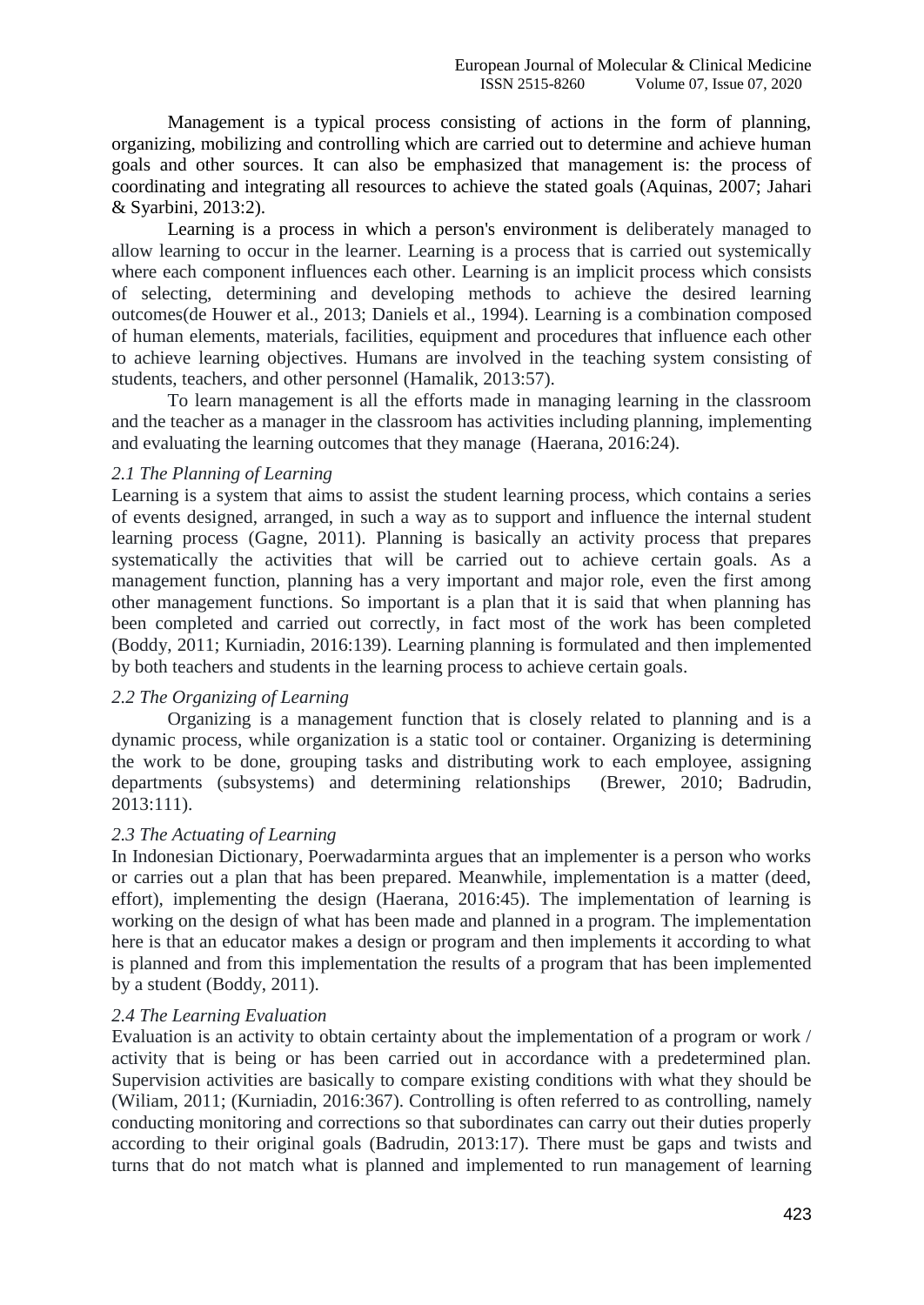well. This mismatch is due to the influence of several inhibiting factors as well as behind the inhibiting factors, of course there are those that support, namely teachers, students, facilities and infrastructure, and the environment,

Tahfidz Al-Qur'an consists of two syllables, namely Tahfidz and Al-Qur'an, which both have different meanings, namely Tahfidz which means memorizing. Memorizing from memorized basic words from Arabic hafidza- yahfadzu-hifdzan, which is the opposite of forgetting, namely always remembering and forgetting a little (Umar, 2017: 3). Al-Qur'an is the word of Allah Almighty that was sent down to the Messenger of Allah, was delivered to his people mut Worried and started from the letter al-Fatihah and surah an-Naas (Khoiruddin, 2014:1). According to Umar, memorizing is the process of repeating something, either by reading or listening. Any work if repeated often will be memorized (Umar, 2017:4).

As a guide in the life of Muslims, the Koran is not only sufficient by reading in a beautiful and fluent voice, but in addition to understanding there must be concrete efforts to maintain it, both in written and memorized form. Muslims are obliged to maintain and protect it, among others, by reading (al-tilawah), writing (al-kitabah) and memorizing (at-Tahfidz), so that the revelation is always maintained and preserved from changes and replacements, both letters and word order throughout the ages (Akbar & Ismail, 2016: 92). Allah Most High said in His Word: "Verily We are the ones who sent down Al Quran, and indeed We really take care of it". (Al-Hijr: 9) based on this verse, Allah SWT guarantees that he will always keep the Koran throughout the ages, the safeguard of Allah SWT. Regarding the Koran, it does not mean that Allah SWT directly guarded the phases of the writing of the Koran, but involved His servants to take part in protecting the Qur'an. One form of realization is that Allah SWT prepares selected humans who will memorize the Qur'an and guard the purity of its sentences and readings. Because, maintaining chastity by memorizing it is a commendable work and noble deeds, which the Prophet highly recommended (Akbar & Hidayatullah, 2016:92). The urge to memorize the Koran itself has been explained in His words: "And indeed We have made it easy for us to study the Koran so that anyone will take lessons." (Surah Al-Qomar: 22)

This verse makes it easy to memorize the Koran, because Allah will provide help and convenience for memorizing the Koran. Therefore, maintaining purity by memorizing it is a commendable and noble job, which is highly recommended by religion (Akbar & Ismail, 2016: 93). There are several methods of memorizing the Qur'an that are often used by memorizers, including the following:

First, Wahdah method, which is meant by this method, is to memorize one by one the verses you want to memorize. To achieve initial memorization, each verse can be read ten or twenty times or more, so that this process is able to form a memorization pattern. Second, Kitabah method, meaning writing. This method provides an alternative to the first method. In this method the writer first writes the verses that will be memorized on a piece of paper that has been provided for memorization. Then the verse is read until it is smooth and correct, then memorized it. Third, Sima'i method, which means hearing. What is meant by this method is to listen to something read to memorize. This method will be very effective for memorizers who have extra memory, especially for memorizers who are blind or for children who are under age who are not familiar with reading and writing the Koran. This method can be heard from the teacher or heard through a cassette. Fourth, Combination method, this method is a combination of the wahdah and kitabah methods. It's just that the kitabah here has a more functional test of the verses that have been memorized. The practice is that after memorizing the verses that have been memorized are written down, so that the memorization will be easy to remember. Fifth, Jama method (collectivity), that is, memorized verses are read collectively, or together, led by the instructor. First the instructor reads the verse then the students or students imitate it together (Umar, 2017:8).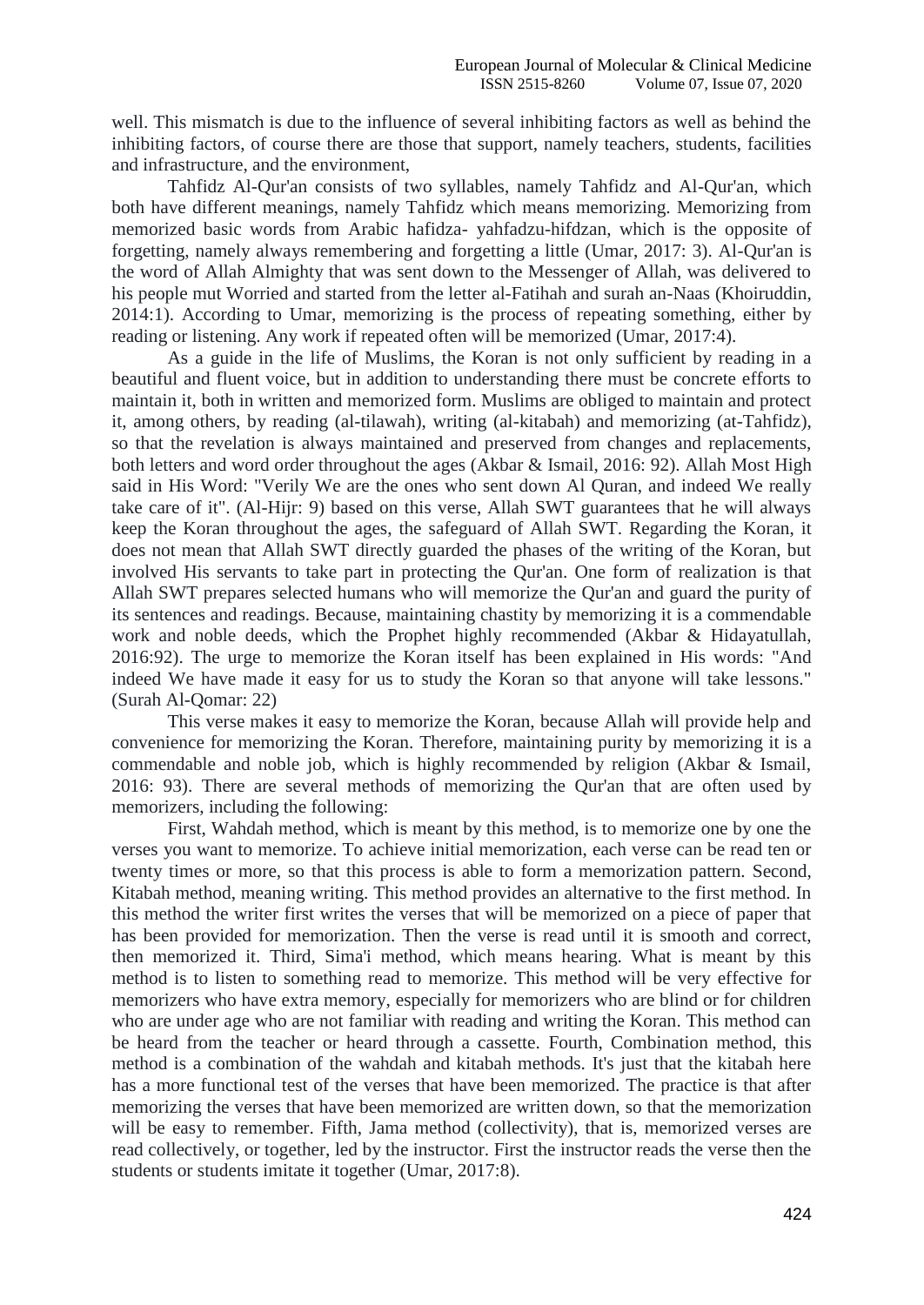# **3. METHOD**

This research uses a qualitative approach and descriptive research methods, namely methods to describe the reality that exists in the research location (Creswell, 2014) . The data source named "Social Situation" or social situation consisting of three elements, namely where (place), players (actors) and activity (activity) that interact synergistically (Dawkins, 1992). The data collection technique is done by interviewing, observing, and studying the documentation (Beuving & Vries, 2014). Researchers conducted interviews through question and answer conversations to obtain information from sources. Observation is made through observation either directly or indirectly by using all the five senses. Documentation studies are carried out to collect documents and supporting data related to research. The research data analysis technique starts from data analysis before being in the field, data analysis in the field, namely data reduction, data presentation, verification / conclusion, and data analysis while in the field. Meanwhile, the data validity technique consisted of extending observations, increasing persistence, triangulation, negative case analysis, using reference materials and holding member checks. The data validity test is carried out to prove that the data received is the actual data found at the research site (Sugiyono, 2016).

# **4. RESULTS AND DISCUSSION**

# *4.1. Planning for Learning Tahfidz Al-Qur'an at Islamic Boarding Schools*

Planning for the Tahfidz Al-Qur'an program begins with 4 stages of selection, namely: (1) have the motivation to memorize, (2) test the initial ability of the ability to read and write the Koran , (3) to measure whether or not it is suitable or not to be a student who memorizes the Koran with a target of three years, 10 juz, (4) following a psychological interview test. Before entering the tahfidz al-Qur'an activity program, students who pass the selection must attend seminars or training on how to memorize the Koran.

The results showed that the program Tahfidz pesantren's Qur'an began with planning through three stages of selection. Not all applicants are accepted because there is a strict selection mechanism. Participants who do not pass the first stage can participate in the second and third stages of selection. From the point of view of the learning process, the implementation of the tahfidz program in Islamic boarding schools has not been fully maximized due to the limited number ofteachers Tahfidz, the lack of completeness in providing learning methods to memorize the Koran at the Islamic boarding school by ustadz Tahfidz is only given an example by an ustadz, the rest are students who study and are murajaah. Anshould ustadz be able to guide the students and provide an interesting way to memorize the students so that the students don't get bored learning them.

# *4.2. Organizing Learning of Tahfidz Al-Qur'an in Islamic Boarding Schools*

# *4.2.1. The structure and duties of Ustadz / Ustadzah Tahfidz Al-Qur'an*

The tasks given to ustadz / ustadzah Tahfidz al-Qur'an in Islamic boarding schools are to make students to be istiqomah in learning to memorize the Koran, carry out orders, educate children So that students can, besides that the duty of an ustadz is to receive memorized deposits from the students, guide the learning process both during murajaah and the last is to provide motivation so that the students are more enthusiastic.

# *4.2.2. The Learning Mechanism of Tahfidz Al-Qur'an*

The mechanism for learning Tahfidz Al-Qur'an in Islamic boarding schools is carried out in several stages as follows: (1) The first stage, all students are required to have memorized and read and write the Al-Qur'an, mastering juz 30 by means of Talaqqi (listening to memorizing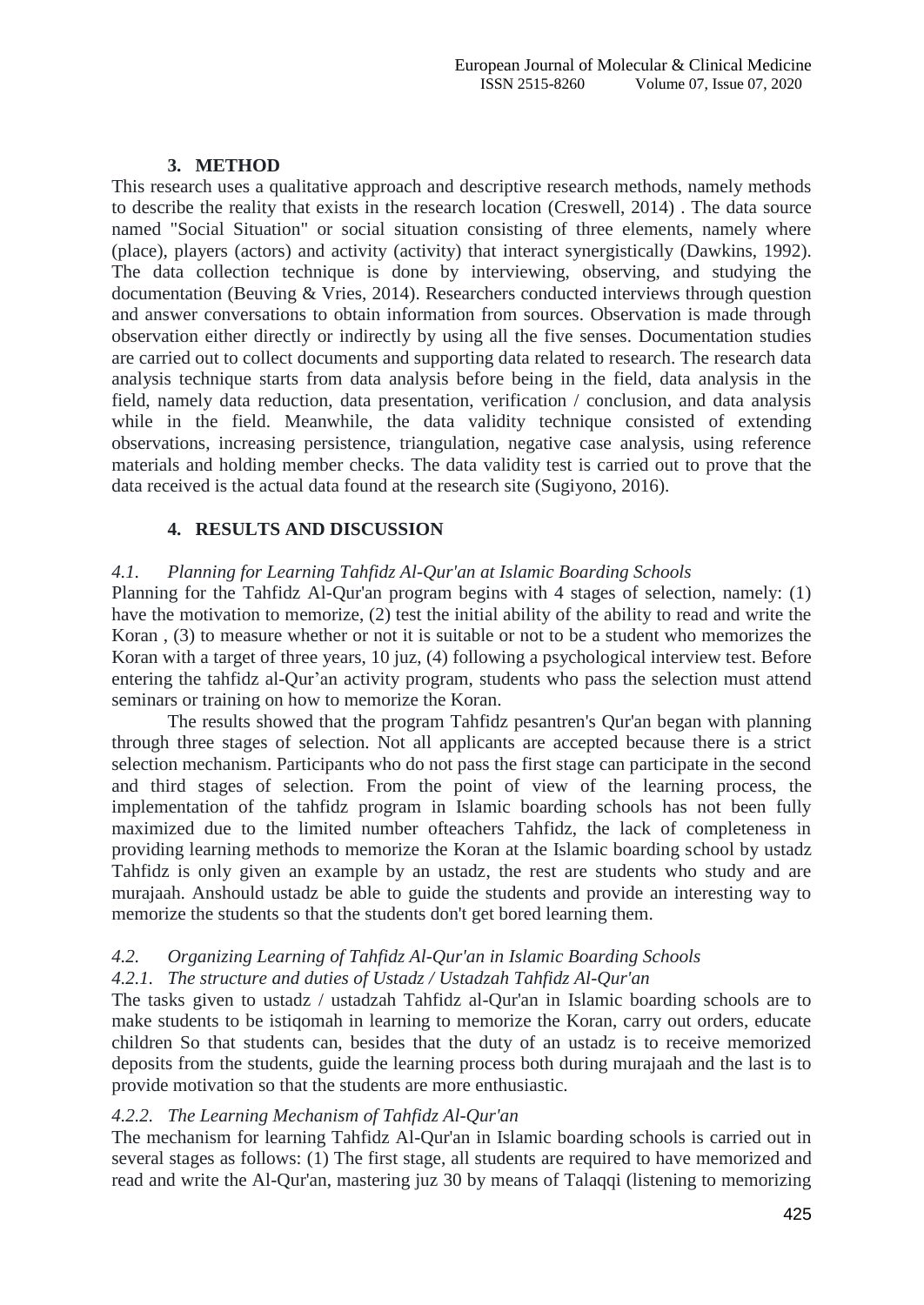verses of the Qur'an directly in front of the teacher) and then imitated by the students, (2) The second stage, all students are required to follow the Tahsinul Al-Qur'an to improve the reading of the Koran by confirming makhorijul letters and learn recitation of the Koran. This tahsin activity for 6 months by way of reciting the Qur'an. When after graduating 6 months of good reading (binadzar) then enter the next stage, (3) The third stage, this stage is thestage Tahfidz if it is considered to have mastered the memorization of Talaqqi and readingand tahsinmakhorijul letters and tajwid can already then enter thestage Tahfidz by starting to memorize in juz 1 and so on. With rote or ziyadah deposits add new memorization twice a day.

Based on the results of observations and interviews, the division of tasks in the pesantren has not been fully organized due to the lack of teaching human resources which makes the students learn sometimes alone without being guided by ustadz because of the busyness ustadz's, sometimes if in the division of tasks to guide deposits only one ustadz handles many students who sometimes get overwhelmed which makes it ineffective in the deposit process. Supposedly, in order to make it effective in the process of division of tasks and work, it is necessary to add a teacher who teaches Tahfidzul Qur'an. Communication when planning and implementing learning is carried out in achieving the goal of giving birth to candidates Hafidz / Hafidzah by doing. During the lesson planning, communication was carried out with the boarding school leader and other team members. Meanwhile, at the time of implementing the Tahfidz Al-Qur'an learning process, a memorization deposit system and mechanism was carried out according to the established procedure.

## *4.3. Implementation of Learning Tahfidz Al-Qur'an in Islamic boarding schools 4.3.1. Process of Teaching and Learning Activities for Santri*

The learning process is the process of taking and receiving subjects or material from a teacher. For learning starting from Ba'da Asr to Ba'da Isya. The process of learning Tahfidz, which starts with learning the process, Talaqqi is listening to memorized verses of the Koran directly in front of the teacher, then Tahsin is to improve the reading of the Koran into recitation and then makhorijul the letters were corrected after learning tahsin. Furthermore, one student in the reading test that had been exemplified previously by the ustadz.

## 4.3.2. Learning Methods Tahfidz Al-Qur'an

The methods or methods used to learn Tahfidz in Islamic boarding schools are by providing the first methods, themethod, Takrir namely the mushaf for memorizing the Koran by repeating the recitation, in the mushaf. tikrar Thishas acolumn murajaah in it, the two conventional methods, namely the method using themanuscripts usualof the Koran, and finally the Cordoba method, which is the method by reading and memorizing half a page.

Based on the results found in research in the field in fact, the students rarely use the method provided by the chaplain is the method of Cordoba, the students mostly wear Method or the approach of its own but imbued Manuscripts rote proof that manuscripts that are used for beginners and facilitate the memorization Mushaf because a memorization column is provided. In Islamic boarding schools, the handbook is a mushaf rote tikrar. However, the students prefer to do it in their own way, namely by taking a walk in the garden of the boarding school environment in their own way. Some have managed to memorize how many juz they were before. The majority that are used are indeed the Mushaf Takrir but not all students can memorize the mushaf alone, there are students who do hold the conventionalor mushafthemushaf regularthey can memorize, so it all depends on the understanding of the santri itself.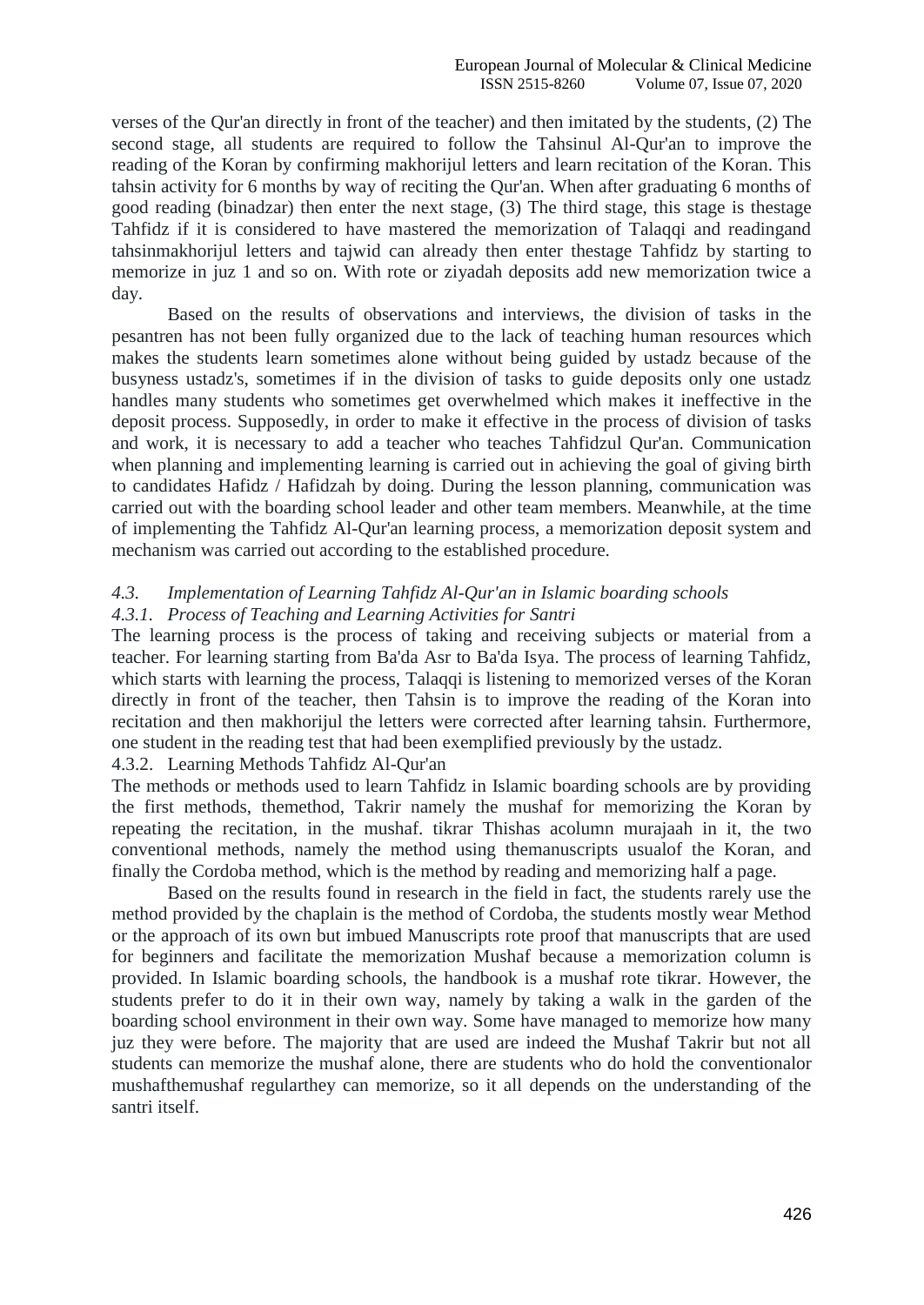## *4.4. Supervision of Tahfidz Al-Qur'an Learning in Islamic boarding schools*

Supervision oflearning Al-Qur'an Tahfidz in Islamic boarding schools by monitoring the activities of the students as well as guiding the memorization activities of the students at the time of the deposit. In addition, Ustadz/Ustadzah carry out supervision activities when the students will do Takrir and memorization then viewed from the attendance list and control the deposit book. This activity is carried out continuously monitoring the activities of students both in terms of attitudes, behavior and memorization of the Qur'an.

When viewed from the results of the supervision field, learning at the Islamic boarding school is in accordance with what was planned. The monitoring process must be carried out continuously, especially on the results of changes in behavior. In this case the boarding school, using the method of reprimanding and individual approaches to strengthen and understand again the learning objectives. Meanwhile, monitoring activities are carried out every day through the activities of the students when memorizing deposits and seen from the daily attendance list, the students enter the learning process and also the behavior of the students. For monitoring in the assessment oflearning Tahfidz Al-Qur'an, it is carried out by looking at the students' craft when they enter learning and memorizing deposits, an ustadz assesses and absences one by one students by looking at the process when memorizing fluently or not smoothly as a measure in grading.

# *4.5. Supporting and Inhibiting Factors for Learning Tahfidz Al-Qur'an in Islamic boarding schools*

There are factors that support the learning process of Tahfidz Al-Qur'an in Islamic boarding schools, namely: environmental factors that are cool, comfortable and far from noise, and the facilities and infrastructure used. in learning. The factors that hinder the learning process of Tahfidz Al-Qur'an in Islamic boarding schools, namely: (1) when validating makhorijul the letters of the students are difficult to implement, (2) lack of familiarity in memorizing them, (3) starting to recognize the opposite sex (puberty), (5) reasons for the schedule clash with school and pesantren activities.

Factors that hinder the learning process in Islamic boarding schools are in accordance with the theory that The main cause of obstruction of a person in carrying out learning is the student's own internal factors. The second factor is the students' low ability to master reading the Koran. The third factor is the mastery of makhorijul the letters in learning the Koran by the students are very lacking. They have difficulty learning how to apply macroj. The fifth factor is the lack of consistency in memorizing. Another factor is related to the puberty period of the students by getting to know the opposite sex so that they become lazy and undisciplined. The teacher factor greatly influences the inhibition of the learning process related to the limited number of teachers or ustadz/ustadzahwho are experts in and competent in the field of Tahfidz al-Qur'an in Islamic boarding schools. At this time there areexperts in Tahfidz very fewal-Qur'an. This hindered the students in the memorization evaluation process or the rote deposit process. The ratio of the number of instructors to the number of students is so large that the evaluation of the students' memorization progress is less effective. Another factor of the instructors is the lack of mastery of an attractive and effective presentation system, and less variety of methods. With an interesting method, the students became enthusiastic and motivated to memorize the Koran.

## *4.6. Results Achieved Learning Tahfidz Al-Qur'an in Islamic Boarding Schools*

The results in learning Tahfidz Al-Qur'an in Islamic boarding schools have grown since students can memorize juz 30 into more than a few juz. However, the abilities of the students vary. The backgrounds of the students at the time of entering the pesantren varied. For example, before entering the pesantren, students could memorize 5 juz. Then the participants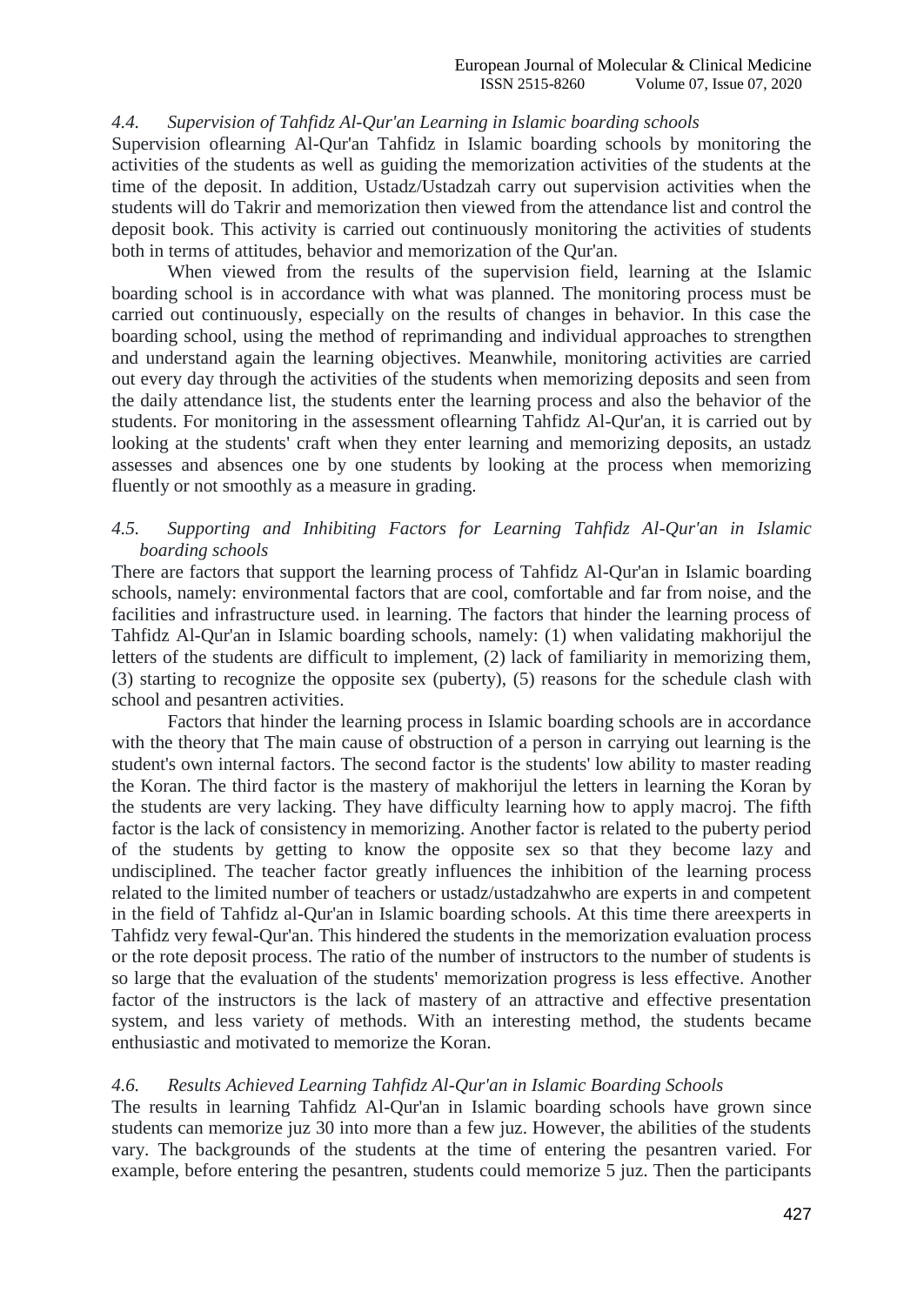continue their next memorization or ziyadah in adding new memorization. By following step by step in the learning process of the Tahfidz Al-Qur'an, students will develop. The students in achieving the target number of memorization at the Islamic boarding schools also vary. Based on the results of the interviews, over a period of two years, students could reach the target of 10 juz or even more than one juz, for example, to 11 juz. If memorizing more than 10 juz, the memorization process is stopped to the process murajaah from juz 1.

In achieving the success of the learning process of the students, ustadz/ustadzah can use various techniques such as the activeness of students in learning both individually and in group collaboration. Ustadz/ustadzah must also determine that these criteria can be arranged according to certain levels. If a learning process ends, the students get a learning result. Learning outcomes are the product of an interaction of learning levels and teaching actions. From the teacher's side, the teaching action ends with an assessment of learning outcomes. From the students' point of view, learning outcomes are the end of cutting and the peak of the learning process. Learning Tahfidz Al-Qur'an in Islamic boarding schools is partly the result of the learning outcomes of the Ustadz/Ustadzah in achieving learning objectives.

In addition, the mental abilities of students in achieving the learning outcomes of the Tahfidz Al-Qur'an can be seen from the impact of learning (achievement) and the impact of accompaniment (results). The impact of learning Tahfidz Al-Qur'an is a result that can be measured in every lesson (cognitive) as stated in report cards and diplomas. Meanwhile, the accompanying impact of learning outcomes of Tahfidz Al-Qur'an is the application of the ability to study knowledge of the Qur'an and Islam in applying daily life.

# **5. CONCLUSION**

Planning for the Tahfidz Al-Qur'an program in Islamic boarding schools has four stages, namely: (1) planning before entering the Tahfidz al-Qur'an program in the form of strong self-motivation to memorize, a test of the initial ability of the ability to read and write the Qur'an. , (2) the psychological test stage of the interview to measure the suitability of students to memorize the Koran with a target system in three years to memorize 10 juz, (3) the stage of the activity program Tahfidz al-Qur'an with the learning process divided by the allocation of learning time with activities the process of learning tahsin, makhorijul letters, Talaqqi, tajwid, (4) stages of the process of memorizing the Koran.

The organization of the Tahfidz Al-Qur'an program in Islamic boarding schools is carried out to determine the tasks and stages in the learning process Tahfidz al-Qur'an, the mechanism is already running according to the planned procedure. However, communication and coordination in the boarding Islamic schools have not been fully organized and human resources for teaching are still lacking.

The implementation of the Tahfidz Al-Qur'an program in Islamic boarding schools runs smoothly following the planned process. The learning process of Tahfidz al-Qur'an has been implemented and is running as planned. However, in learning, students often learn on their own because there are less teachers. In the process of memorizing the Koran, students are given a Mushaf/ Quran memorizing Takrir, but some still memorize it by simply using the regular Qu'ran depending on the intelligence of each child in memorizing.

Supervision of the Tahfidz Al-Qur'an program in Islamic boarding schools is carried out by monitoring the learning of students through the presence of individuals, student deposit books and direct monitoring. When the memorized deposits of the santri are monitored continuously, they are monitored in terms of the attitude of the students' behavior. Supporting and inhibiting factors for learning Tahfidz Al-Qur'an in Islamic boarding schools, the supporting factors at the boarding Islamic schools that support are from within themselves strong motivation, from the environmental factors of the boarding Islamic school that make comfortable, cool and still green environments with trees far from noise which makes the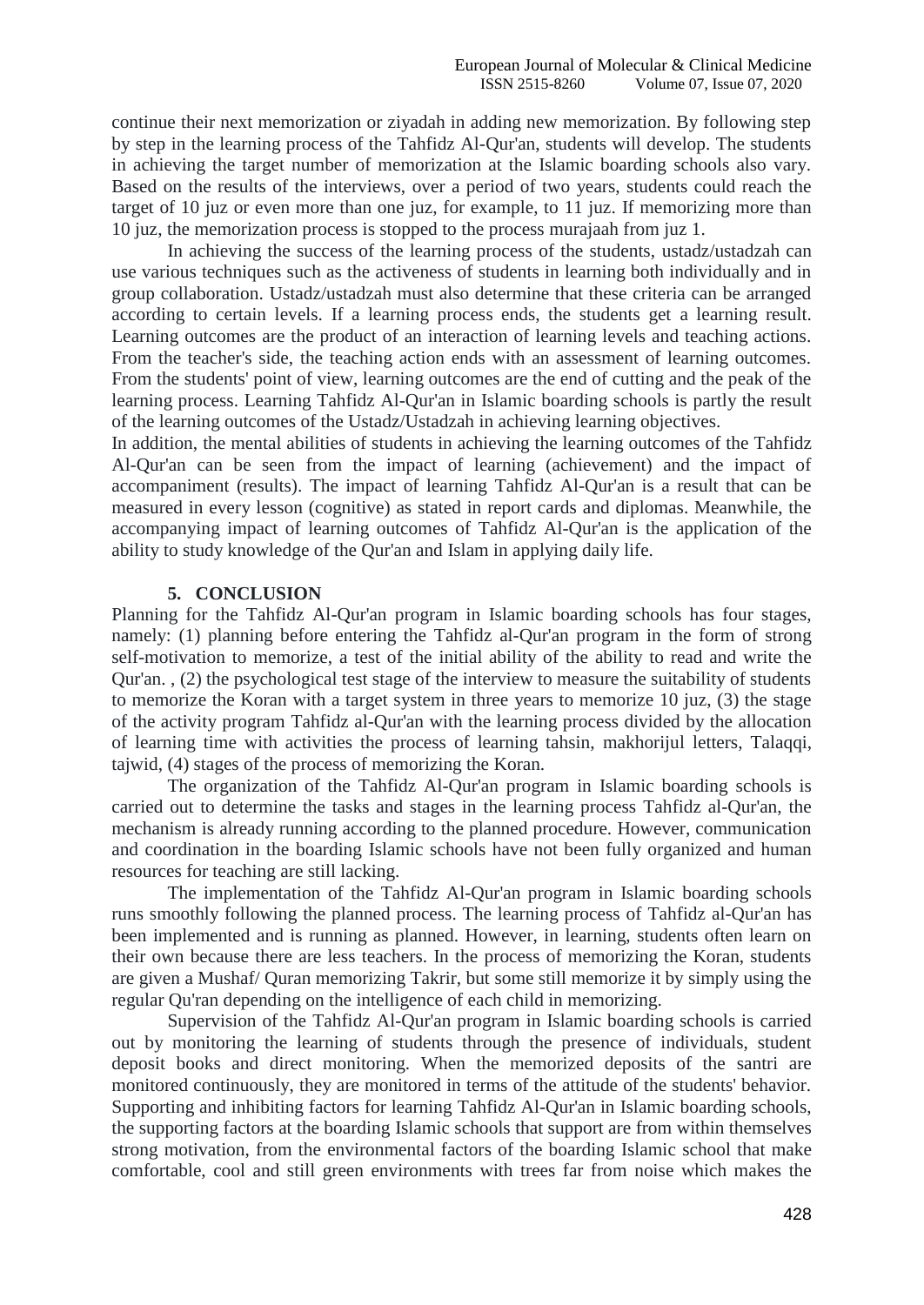students free to memorize because of the environment. Inhibiting factors include the lack of istiqomah (consitancy) for students in memorizing, the difficulty in learning makhorijul. letters because many students are lazy, already knowing the opposite sex makes the child's concentration decrease.

The success achieved by Islamic boarding schools can be seen from the results of their achievements following the competition Tahfidz Al-Qur'an with various levels and champions, with the motivation to give people to be active in memorizing the Koran because by memorizing the Koran someone is noble before Allah the Great.

# **6. REFERENCES**

- 1. Akbar, A., & Hidayatullah, I. (2016). Metode Tahfidz Al-Qur'an Di Pondok Pesantren Kabupaten Kampar. Jurnal Ushuluddin, 24(1).
- 2. Aquinas, P. G. (2007). Management Principles and Practice (E. B. P. Limited (ed.)). Bharathiar University.
- 3. Badrudin. (2013). Dasar-Dasar Manajemen. Bandung: Alfabeta.
- 4. Beuving, J., & Vries, G. De. (2014). Doing Qualitative The Craft of Naturalistic Inquiry (1st ed.). Amsterdam University Press.
- 5. Boddy, D. (2011). Management: An Introduction (5th ed.). Pearson Education Limited. www.pearsoned.co.uk
- 6. Brewer. (2010). Knowledge Management, Human Resource Management, and Higher Education.
- 7. Creswell, J. W. (2014). Research Design: Qualitative, Quantitative, and Mixed Methods Approaches (V. Knight, J. Young, & B. Bauhaus (eds.); 4th ed.). SAGE Publications, Inc.
- 8. Daniels, D., Olps, D., & Reese, C. (1994). Instructional Management System. US Patent …, 1–12. https://www.google.com/patents/US5310349
- 9. Dawkins, R. (1992). Research Methodology. In Technology Information (Issue 27, pp. p517-522).
- 10. de Houwer, J., Barnes-Holmes, D., & Moors, A. (2013). What is learning? On the nature and merits of a functional definition of learning. Psychonomic Bulletin and Review, 20(4), 631–642. https://doi.org/10.3758/s13423-013-0386-3
- 11. Dhofier, Z. (2011). Tradisi Pesantren. Jakarta: LP3ES.
- 12. Fatmawati, E. (2019). Manajemen Pembelajaran Tahfidz Al-Qur'an. Jurnal Isema : Islamic Educational Management, 4(1), 25–38. https://doi.org/10.15575/isema.v4i1.5255
- 13. Gagne, R. M. (2011). The Conditions of Learning. In Alain Badiou: Key Concepts (2nd ed.). HOLT, RINEHART and WINSTON, Inc. https://doi.org/10.1017/UPO9781844654703.005
- 14. Ghuman, K., & Aswathappa, K. (2010). Management: Concept , Practice and Cases (S. Kumari (ed.); 1st ed.). Tata McGraw Hill Education Private Limited.
- 15. Gunawan, A. H. (2006). Administrasi Sekolah Administrasi Pendidikan. Mikro. Jakarta: PT. Rineka Cipta.
- 16. Haerana. (2016). Manajemen Pembelajaran Berbasis Standar Proses Pendidikan: Teori Dan Aplikasinya. Yogyakarta: Media Akademi.
- 17. Hamalik, O. (2013). Kurikulum Dan Pembelajaran. Jakarta: Bumi Aksara.
- 18. Jahari, J., & Syarbini, A. (2013). Manajemen Madrasah Teori, Strategi dan Implementasi. Bandung: Alfhabeta.